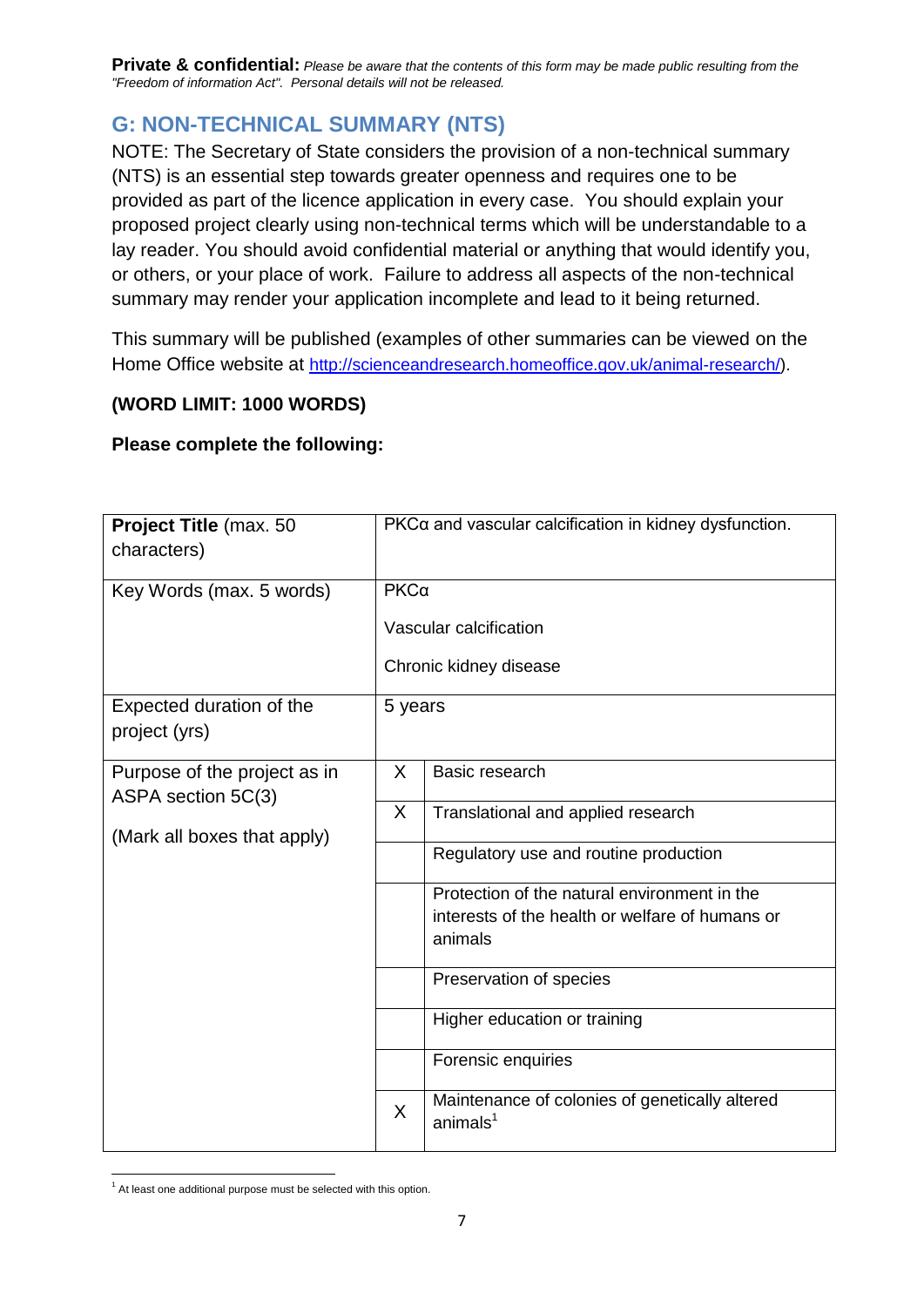| Describe the objectives of the<br>project (e.g. the scientific<br>unknowns or scientific/clinical<br>needs being addressed)                               | Bone-like calcium deposits are found in the walls of<br>blood vessels of over 80% of patients with chronic<br>kidney disease (CKD), diabetes and atherosclerosis.<br>These deposits contribute to a reduction in the quality<br>of life and premature death. Despite the serious<br>nature of this condition there is no effective treatment<br>available to patients.                                                  |  |  |
|-----------------------------------------------------------------------------------------------------------------------------------------------------------|-------------------------------------------------------------------------------------------------------------------------------------------------------------------------------------------------------------------------------------------------------------------------------------------------------------------------------------------------------------------------------------------------------------------------|--|--|
|                                                                                                                                                           | Extensive studies performed using isolated cells in<br>culture have shown that an enzyme, protein kinase<br>$Ca$ (PKC $\alpha$ ), is a regulator of calcium deposition in<br>blood vessels (vascular calcification). Before we can<br>transfer these basic observations into a potential<br>therapy, we need to confirm that $PKC\alpha$ regulates<br>vascular calcification in the more complex whole body<br>setting. |  |  |
|                                                                                                                                                           | The aim of this project is to establish whether $PKC\alpha$<br>regulates the vascular calcification that occurs as a<br>result of CKD. If $PKCa$ is shown to be a regulator of<br>vascular calcification we aim to develop therapeutic<br>interventions which target $PKC\alpha$ with a view to<br>slowing down or preventing vascular calcification.                                                                   |  |  |
| What are the potential benefits<br>likely to derive from this<br>project (how science could be<br>advanced or humans or<br>animals could benefit from the | The fatal consequences of vascular calcification for<br>the large and growing number of patients with CKD,<br>and the potential of this study to identify a novel drug<br>target for this pathology, make this project necessary<br>and worthwhile.                                                                                                                                                                     |  |  |
| project)?                                                                                                                                                 | In the short-term, we will determine whether PKCa<br>plays a role in the development of vascular<br>calcification that occurs as a result of<br>renal<br>dysfunction. This information would be a major<br>advancement of our current knowledge of the<br>biological regulation of vascular calcification in<br>chronic kidney disease.                                                                                 |  |  |
|                                                                                                                                                           | In the longer term, the knowledge gained from this<br>project could justify larger scale animal trials of drugs<br>that modulate PKCa, with the aim of moving onto<br>human clinical trials in the future.                                                                                                                                                                                                              |  |  |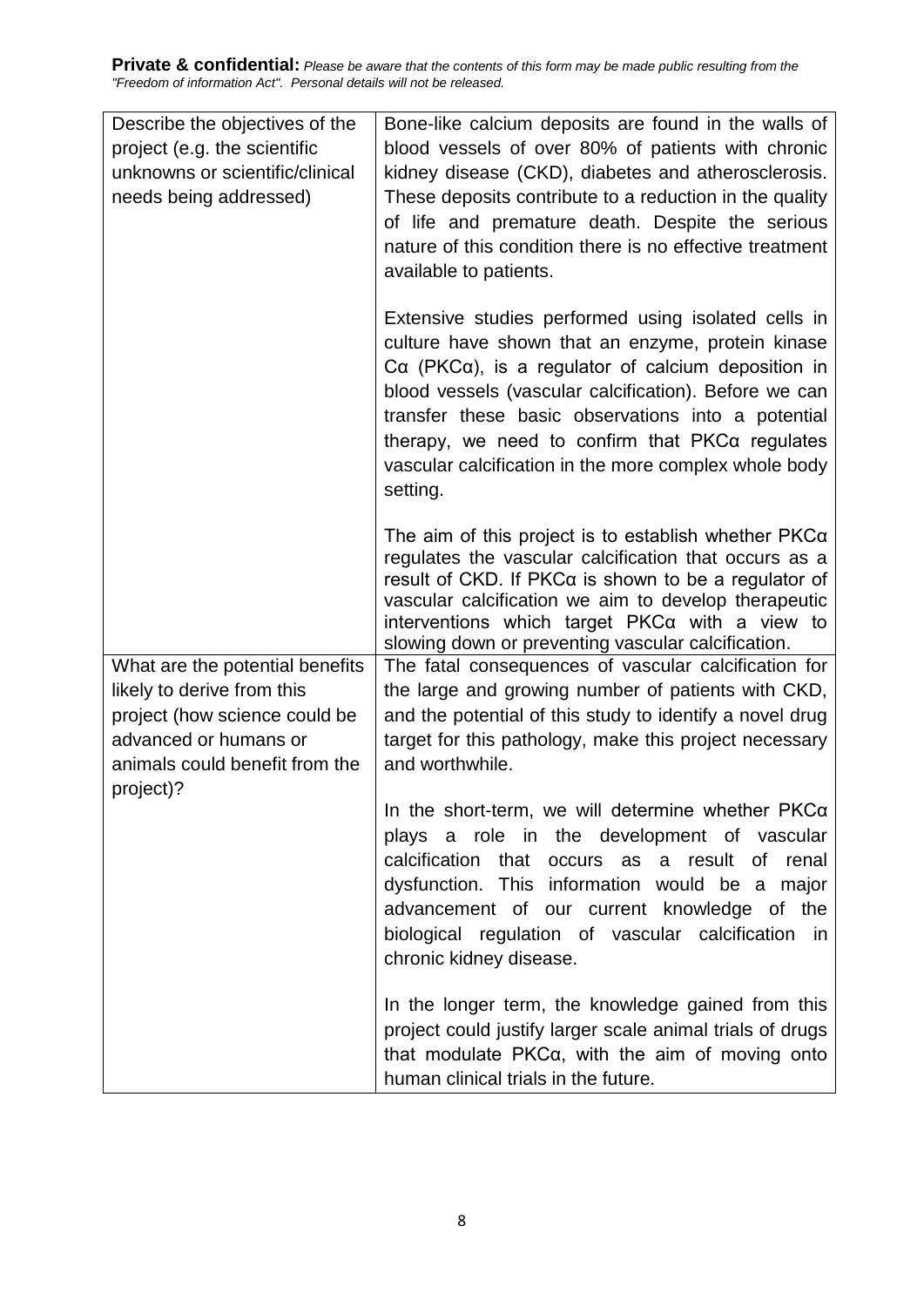| What species and<br>approximate numbers of<br>animals do you expect to use<br>over what period of time? | We have requested authority to perform experiments<br>under this licence for the standard 5 year period.                                                                                                                                                                                                                                                                                                                                                                                                                                                                                                           |
|---------------------------------------------------------------------------------------------------------|--------------------------------------------------------------------------------------------------------------------------------------------------------------------------------------------------------------------------------------------------------------------------------------------------------------------------------------------------------------------------------------------------------------------------------------------------------------------------------------------------------------------------------------------------------------------------------------------------------------------|
|                                                                                                         | We will use mice for the planned experiments. Some<br>of these mice will be normal animals that will be used<br>as controls against which to compare differences.<br>The remaining mice will have been genetically<br>modified such that they are unable to make PKCa.<br>We will study both male and female mice, unless it<br>becomes apparent that one of the sexes is un-<br>responsive to the experimental manipulation in which<br>case we will discontinue using that sex.                                                                                                                                  |
|                                                                                                         | In order to set up a breeding colony to supply<br>sufficient mice lacking PKCa for the experimental<br>work we will require 700 mice.                                                                                                                                                                                                                                                                                                                                                                                                                                                                              |
|                                                                                                         | In order to determine how long we need to treat mice<br>with a diet enriched with phosphate in order to induce<br>vascular calcification, we will perform a pilot study<br>using a total of 48 mice.                                                                                                                                                                                                                                                                                                                                                                                                               |
|                                                                                                         | Once we have established the most appropriate time<br>scale, we will conduct the main experiment using<br>both normal animals and mice lacking PKCα,<br>potentially of both sexes. Based on our previous<br>experience of this experimental approach we have<br>calculated that we will need up to 17 mice per group<br>to detect meaningful differences in the degree of<br>calcification. We will also need a further 10-15 mice<br>per group for follow up experiments designed to<br>identify the underlying molecular mechanisms. These<br>experiments will require up to 152 mice if we study<br>both sexes. |
|                                                                                                         | The total number of mice that we are likely to require<br>for breeding $= 700$ and the total number of mice for<br>experimental purposes = 200.                                                                                                                                                                                                                                                                                                                                                                                                                                                                    |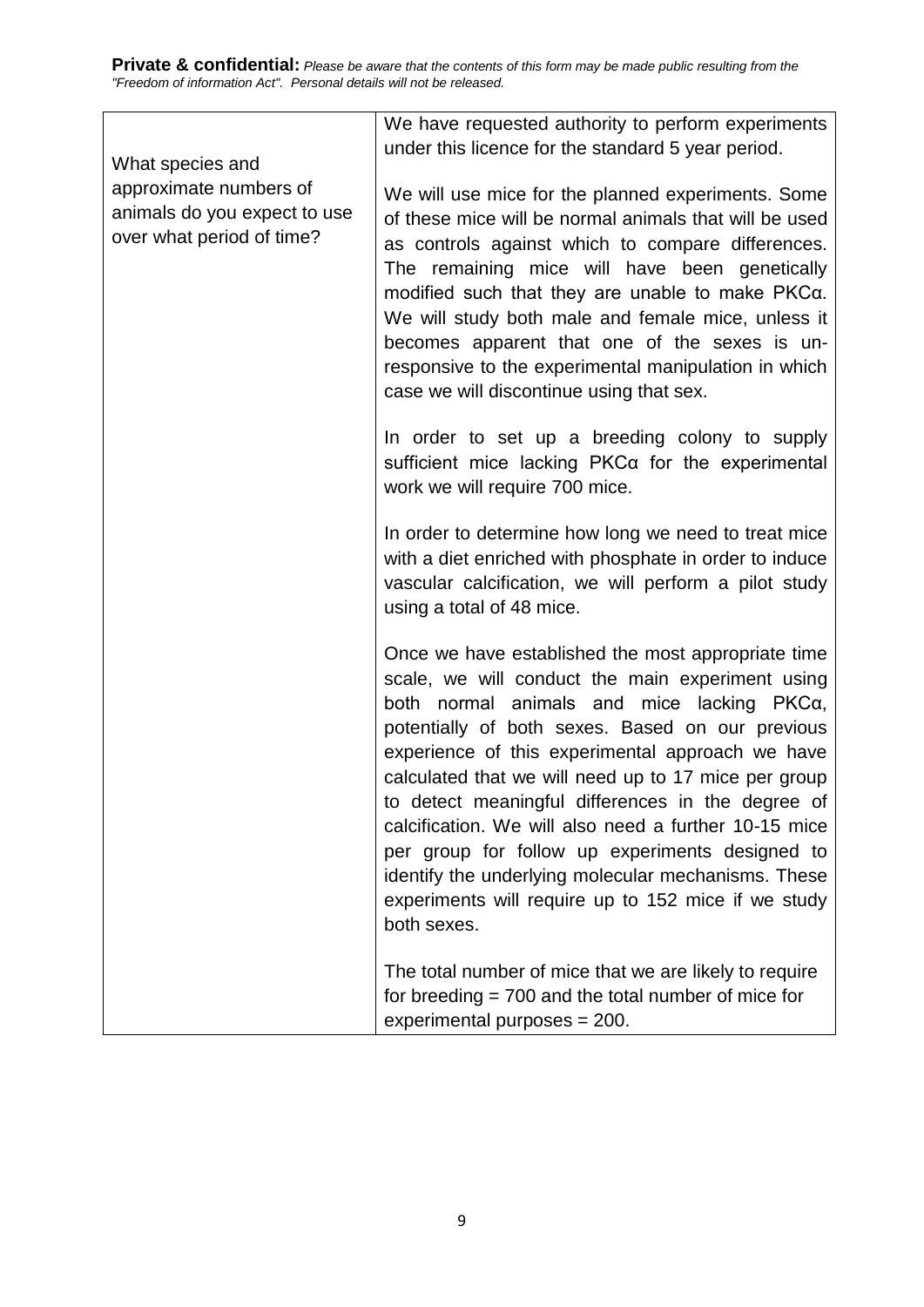| In the context of what you      | The severity limit of this project is moderate, because  |
|---------------------------------|----------------------------------------------------------|
| propose to do to the animals,   | animals will undergo invasive surgery and then be        |
| what are the expected adverse   | allowed to recover.                                      |
| effects and the likely/expected |                                                          |
| level of severity? What will    | The surgery itself carries a small risk of acute renal   |
| happen to the animals at the    | failure (< 5% in our hands). Post-operative pain will    |
| end?                            | be prevented through the use of analgesics.              |
|                                 |                                                          |
|                                 | The combination of renal reduction surgery and a         |
|                                 | phosphate diet is designed<br>to<br>high<br>induce       |
|                                 | calcification<br>which<br>accelerated vascular<br>would  |
|                                 | eventually lead to heart attack or a stroke. However     |
|                                 | the time-frame of the experiment is such that mice       |
|                                 | will not experience these effects. Mice are expected     |
|                                 |                                                          |
|                                 | to develop chronic kidney disease which is ultimately    |
|                                 | fatal. However once again this will not occur within     |
|                                 | the time-frame of the experiment.                        |
|                                 |                                                          |
|                                 | In order to monitor the health of the animals we will    |
|                                 | periodically take blood samples. Mice will experience    |
|                                 | transient discomfort from a needle prick required to     |
|                                 | collect blood.                                           |
|                                 |                                                          |
|                                 | At the end of the experiments all mice will be killed by |
|                                 | a Schedule 1 method or under terminal anaesthesia.       |
|                                 | An imaging technique (computerised tomography -          |
|                                 | CT scanning) will then be used in order to generate a    |
|                                 | 3-D picture of the main blood vessel, the aorta, in      |
|                                 | order to map the distribution and quantify calcium       |
|                                 |                                                          |
|                                 | deposits in the wall.                                    |